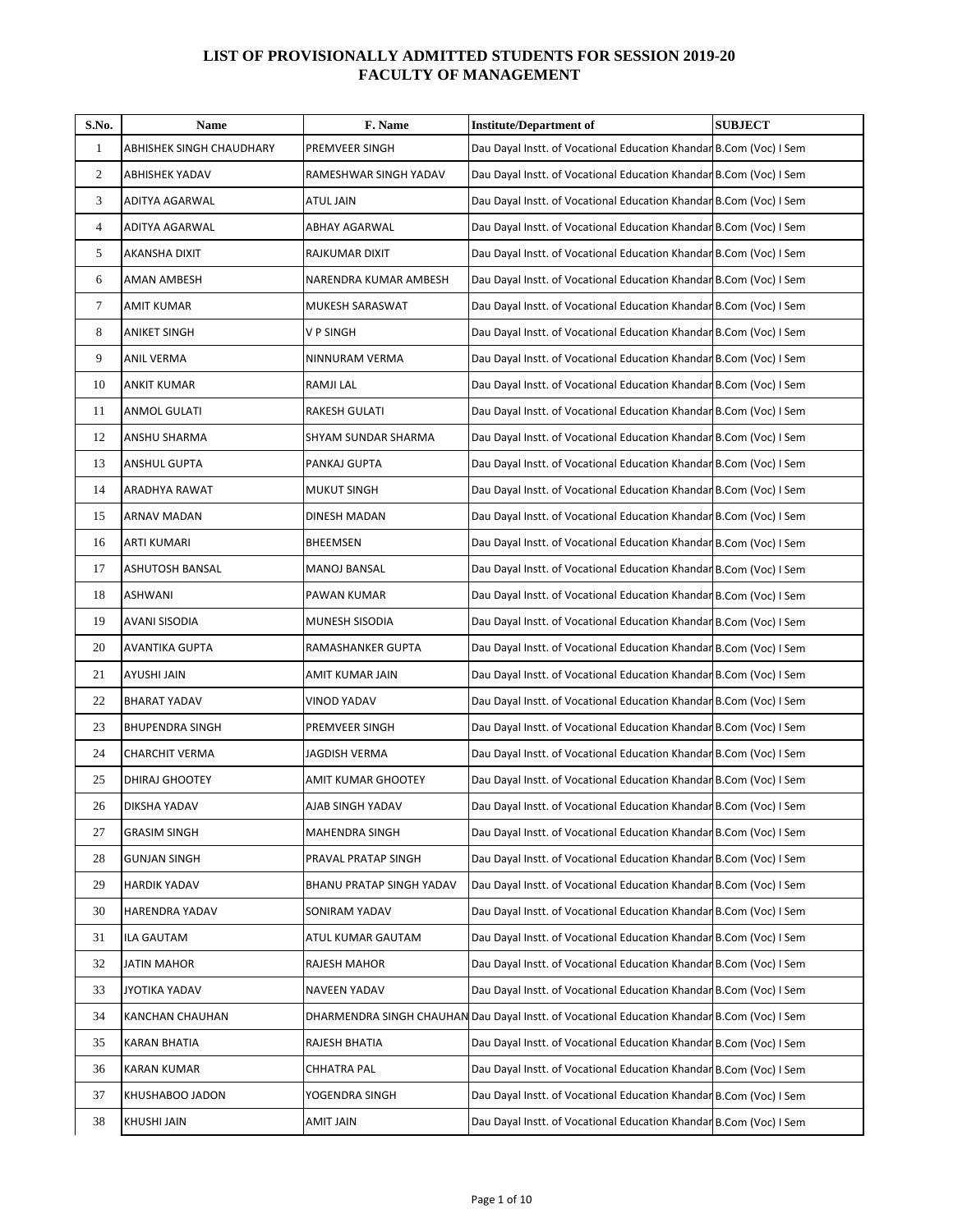| S.No. | Name                        | F. Name                | <b>Institute/Department of</b>                                     | <b>SUBJECT</b> |
|-------|-----------------------------|------------------------|--------------------------------------------------------------------|----------------|
| 39    | KHUSHI SHARMA               | RAM SEVAK SHARMA       | Dau Dayal Instt. of Vocational Education Khandar B.Com (Voc) I Sem |                |
| 40    | <b>KM JYOTI</b>             | CHHATRAPAL SINGH       | Dau Dayal Instt. of Vocational Education Khandar B.Com (Voc) I Sem |                |
| 41    | KM. ANAM SHEKH              | <b>SHARIF UDDIN</b>    | Dau Dayal Instt. of Vocational Education Khandar B.Com (Voc) I Sem |                |
| 42    | KM.RAKHI BAGHEL             | <b>SHRI KRISHAN</b>    | Dau Dayal Instt. of Vocational Education Khandar B.Com (Voc) I Sem |                |
| 43    | <b>MANU SHARMA</b>          | DEV KUMAR SHARMA       | Dau Dayal Instt. of Vocational Education Khandar B.Com (Voc) I Sem |                |
| 44    | <b>MEHAK AGARWAL</b>        | <b>VINAY AGARWAL</b>   | Dau Dayal Instt. of Vocational Education Khandar B.Com (Voc) I Sem |                |
| 45    | MOHD BILAL RIYAZ AHMAD KHAN | RIYAZ AHMAD KHAN       | Dau Dayal Instt. of Vocational Education Khandar B.Com (Voc) I Sem |                |
| 46    | <b>NISHANT KUMAR</b>        | KISHAN CHAUDHARY       | Dau Dayal Instt. of Vocational Education Khandar B.Com (Voc) I Sem |                |
| 47    | NITIN JADON                 | LAGHVENDER JADON       | Dau Dayal Instt. of Vocational Education Khandar B.Com (Voc) I Sem |                |
| 48    | OMKAR SIKARWAR              | RAM NWAS SIKARWAR      | Dau Dayal Instt. of Vocational Education Khandar B.Com (Voc) I Sem |                |
| 49    | PRAGTI YADAV                | <b>HARIOM YADAV</b>    | Dau Dayal Instt. of Vocational Education Khandar B.Com (Voc) I Sem |                |
| 50    | PRATIBHA UPADHYAY           | <b>GIRRAJ UPADHYAY</b> | Dau Dayal Instt. of Vocational Education Khandar B.Com (Voc) I Sem |                |
| 51    | PRATIK VERMA                | AJIT KUMAR VERMA       | Dau Dayal Instt. of Vocational Education Khandar B.Com (Voc) I Sem |                |
| 52    | RAHUL KUMAR                 | SATYA DEV              | Dau Dayal Instt. of Vocational Education Khandar B.Com (Voc) I Sem |                |
| 53    | RAJ KUMAR                   | OM PRAKASH             | Dau Dayal Instt. of Vocational Education Khandar B.Com (Voc) I Sem |                |
| 54    | RAJEEV MANCHALIYA           | VINOD KUMAR MANCHALIYA | Dau Dayal Instt. of Vocational Education Khandar B.Com (Voc) I Sem |                |
| 55    | RISHU SHARMA                | SATYA NARAYAN          | Dau Dayal Instt. of Vocational Education Khandar B.Com (Voc) I Sem |                |
| 56    | RITU CHAUHAN                | <b>GIRRAJ SINGH</b>    | Dau Dayal Instt. of Vocational Education Khandar B.Com (Voc) I Sem |                |
| 57    | <b>RITU SINGH</b>           | <b>MAHESH SINGH</b>    | Dau Dayal Instt. of Vocational Education Khandar B.Com (Voc) I Sem |                |
| 58    | RIYA YADAV                  | RAM NARESH YADAV       | Dau Dayal Instt. of Vocational Education Khandar B.Com (Voc) I Sem |                |
| 59    | <b>ROHIT KUMAR</b>          | PURAN CHAND            | Dau Dayal Instt. of Vocational Education Khandar B.Com (Voc) I Sem |                |
| 60    | SACHIN KASHYAP              | HARISH KASHYAP         | Dau Dayal Instt. of Vocational Education Khandar B.Com (Voc) I Sem |                |
| 61    | SAGAR SINGH DHAKAD          | RAMDAS DHAKAD          | Dau Dayal Instt. of Vocational Education Khandar B.Com (Voc) I Sem |                |
| 62    | KM. SADAF KHAN              | LAEEK KHAN             | Dau Dayal Instt. of Vocational Education Khandar B.Com (Voc) I Sem |                |
| 63    | SAIJAL VERMA                | MR. VIJAYPAL VERMA     | Dau Dayal Instt. of Vocational Education Khandar B.Com (Voc) I Sem |                |
| 64    | SAJAL VERMA                 | ARUN KUMAR             | Dau Dayal Instt. of Vocational Education Khandar B.Com (Voc) I Sem |                |
| 65    | SANJANA DHAKARE             | UDAY BHAN SINGH        | Dau Dayal Instt. of Vocational Education Khandar B.Com (Voc) I Sem |                |
| 66    | SATISH KUMAR YADAV          | HARI PRAKASH YADAV     | Dau Dayal Instt. of Vocational Education Khandar B.Com (Voc) I Sem |                |
| 67    | KM. SHALU GUPTA             | OM PRAKASH GUPTA       | Dau Dayal Instt. of Vocational Education Khandar B.Com (Voc) I Sem |                |
| 68    | SHILPA YADAV                | <b>SUDHIR KUMAR</b>    | Dau Dayal Instt. of Vocational Education Khandar B.Com (Voc) I Sem |                |
| 69    | SHIVANSH KASHYAP            | RAVINDRA KUMAR         | Dau Dayal Instt. of Vocational Education Khandar B.Com (Voc) I Sem |                |
| 70    | SHRUTI BANSAL               | SANDEEP KUMAR BANSAL   | Dau Dayal Instt. of Vocational Education Khandar B.Com (Voc) I Sem |                |
| 71    | SHUBHAM GUPTA               | PAWAN GUPTA            | Dau Dayal Instt. of Vocational Education Khandar B.Com (Voc) I Sem |                |
| 72    | SHUBHAM UPADHYAY            | RAJKUMAR UPADHYAY      | Dau Dayal Instt. of Vocational Education Khandar B.Com (Voc) I Sem |                |
| 73    | SURBHI KHANDELWAL           | MOHAN KHANDELWAL       | Dau Dayal Instt. of Vocational Education Khandar B.Com (Voc) I Sem |                |
| 74    | KM. SWETA SHARMA            | <b>GYAN CHAND</b>      | Dau Dayal Instt. of Vocational Education Khandar B.Com (Voc) I Sem |                |
| 75    | TANISHA JAIN                | PRASHANT JAIN          | Dau Dayal Instt. of Vocational Education Khandar B.Com (Voc) I Sem |                |
| 76    | TANNU UPADHYAY              | <b>GAURAV UPADHYAY</b> | Dau Dayal Instt. of Vocational Education Khandar B.Com (Voc) I Sem |                |
| 77    | KM. TAPASYA SINGH           | SAMEER SINGH           | Dau Dayal Instt. of Vocational Education Khandar B.Com (Voc) I Sem |                |
| 78    | <b>TAQUEEUDDIN QURESHI</b>  | MINHAJUDDIN QURESHI    | Dau Dayal Instt. of Vocational Education Khandar B.Com (Voc) I Sem |                |
| 79    | <b>TUSHAR SHIVHARE</b>      | RAKESH KUMAR SHIVHARE  | Dau Dayal Instt. of Vocational Education Khandar B.Com (Voc) I Sem |                |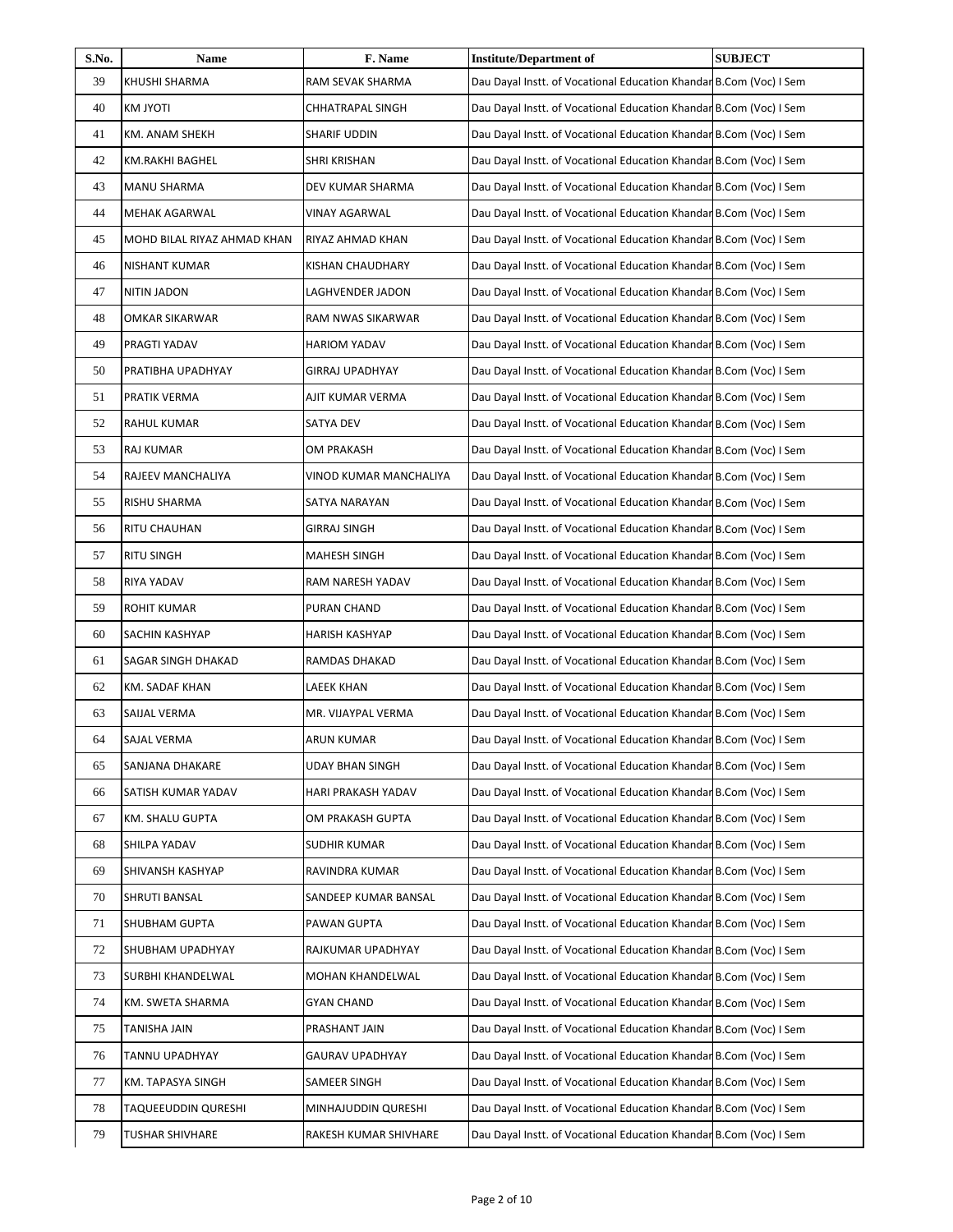| S.No. | Name                    | F. Name                    | <b>Institute/Department of</b>                                       | <b>SUBJECT</b> |
|-------|-------------------------|----------------------------|----------------------------------------------------------------------|----------------|
| 80    | <b>TUSHAR SINGH</b>     | <b>ASHOK KUMAR</b>         | Dau Dayal Instt. of Vocational Education Khandar B.Com (Voc) I Sem   |                |
| 81    | VANDANA RAJPUT          | <b>BHOORI SINGH RAJPUT</b> | Dau Dayal Instt. of Vocational Education Khandar B.Com (Voc) I Sem   |                |
| 82    | VARNIKA GUPTA           | <b>MANISH KUMAR GUPTA</b>  | Dau Dayal Instt. of Vocational Education Khandar B.Com (Voc) I Sem   |                |
| 83    | VARTIKA TIWARI          | <b>BHARAT TIWARI</b>       | Dau Dayal Instt. of Vocational Education Khandar B.Com (Voc) I Sem   |                |
| 84    | VISHAL SHAKYA           | NAWAL KISHORE SHAKYA       | Dau Dayal Instt. of Vocational Education Khandar B.Com (Voc) I Sem   |                |
| 85    | VISHNU RAJPUT           | SANTOSH RAJPUT             | Dau Dayal Instt. of Vocational Education Khandar B.Com (Voc) I Sem   |                |
| 86    | YASHRAJ GUPTA           | JITENDRA GUPTA             | Dau Dayal Instt. of Vocational Education Khandar B.Com (Voc) I Sem   |                |
| 87    | ARUSHI SHARMA           | VIMAL SHARMA               | Dau Dayal Instt. of Vocational Education Khandar B.Com (Voc) III Sem |                |
| 88    | <b>VINAY SHARMA</b>     | LAL CHAND SHARMA           | Dau Dayal Instt. of Vocational Education Khandar B.Com (Voc) III Sem |                |
| 89    | NIKHIL SHARMA           | LATE SATISH SHARMA         | Dau Dayal Instt. of Vocational Education Khandar B.Com (Voc) III Sem |                |
| 90    | PAWAN VERMA             | SATYA PRAKASH VERMA        | Dau Dayal Instt. of Vocational Education Khandar B.Com (Voc) III Sem |                |
| 91    | <b>BHAVNA YADAV</b>     | <b>MOHAN SINGH</b>         | Dau Dayal Instt. of Vocational Education Khandar B.Com (Voc) III Sem |                |
| 92    | MANYA SHARMA            | MR. RAM MOHAN SHARMA       | Dau Dayal Instt. of Vocational Education Khandar B.Com (Voc) III Sem |                |
| 93    | TEJASVI BHARGAVA        | VAIBHAV BHARGAVA           | Dau Dayal Instt. of Vocational Education Khandar B.Com (Voc) III Sem |                |
| 94    | ADITYA VIKRAM SINGH     | AJAY PRAKASH SINGH         | Dau Dayal Instt. of Vocational Education Khandar B.Com (Voc) III Sem |                |
| 95    | NEERAJ MAHESHWARI       | SATENDRA MAHESHWARI        | Dau Dayal Instt. of Vocational Education Khandar B.Com (Voc) III Sem |                |
| 96    | NIKHIL KUMAR            | <b>RAKESH KUMAR</b>        | Dau Dayal Instt. of Vocational Education Khandar B.Com (Voc) III Sem |                |
| 97    | SAMRIDDHI SINGH         | MR.MUKESH KUMAR            | Dau Dayal Instt. of Vocational Education Khandar B.Com (Voc) III Sem |                |
| 98    | <b>KM PRIYANSHI</b>     | <b>BHAGWAN SINGH</b>       | Dau Dayal Instt. of Vocational Education Khandar B.Com (Voc) III Sem |                |
| 99    | NISHI RATHORE           | <b>SUNIL KUMAR</b>         | Dau Dayal Instt. of Vocational Education Khandar B.Com (Voc) III Sem |                |
| 100   | SANSKAR MAHESHWARI      | AJAY MAHESHWARI            | Dau Dayal Instt. of Vocational Education Khandar B.Com (Voc) III Sem |                |
| 101   | SHIVENDRA SINGH CHAUHAN | VIMAL KANT SINGH CHAUHAN   | Dau Dayal Instt. of Vocational Education Khandar B.Com (Voc) III Sem |                |
| 102   | YASH SHARMA             | VIKAS SHARMA               | Dau Dayal Instt. of Vocational Education Khandar B.Com (Voc) III Sem |                |
| 103   | <b>APOORVA SINGH</b>    | <b>VIRENDRA SINGH</b>      | Dau Dayal Instt. of Vocational Education Khandar B.Com (Voc) III Sem |                |
| 104   | <b>ABHINAV NAGAICH</b>  | RAJKUMAR SHARMA            | Dau Dayal Instt. of Vocational Education Khandar B.Com (Voc) III Sem |                |
| 105   | SHRUTI CHOUDHAERY       | VIRENDRA SINGH             | Dau Dayal Instt. of Vocational Education Khandar B.Com (Voc) III Sem |                |
| 106   | ANIKET JAIN             | <b>RAJEEV JAIN</b>         | Dau Dayal Instt. of Vocational Education Khandar B.Com (Voc) III Sem |                |
| 107   | AMIT JADAUN             | MANOJ JADAUN               | Dau Dayal Instt. of Vocational Education Khandar B.Com (Voc) III Sem |                |
| 108   | <b>BHAWANA YADAV</b>    | DURVESH YADAV              | Dau Dayal Instt. of Vocational Education Khandar B.Com (Voc) III Sem |                |
| 109   | NIDHI SINGH             | PRADEEP KUMAR              | Dau Dayal Instt. of Vocational Education Khandar B.Com (Voc) III Sem |                |
| 110   | ARJU SIKARWAR           | PRADEEP SINGH              | Dau Dayal Instt. of Vocational Education Khandar B.Com (Voc) III Sem |                |
| 111   | SOMYA SINGH             | AJAY KUMAR SINGH           | Dau Dayal Instt. of Vocational Education Khandar B.Com (Voc) III Sem |                |
| 112   | <b>AJAY DIXIT</b>       | RAM DATT DIXIT             | Dau Dayal Instt. of Vocational Education Khandar B.Com (Voc) III Sem |                |
| 113   | PRACHI DUBEY            | DEVESH DUBEY               | Dau Dayal Instt. of Vocational Education Khandar B.Com (Voc) III Sem |                |
| 114   | TANYA AGARWAL           | AJAY AGARWAL               | Dau Dayal Instt. of Vocational Education Khandar B.Com (Voc) III Sem |                |
| 115   | KAJAL BAGHEL            | SOPALI SINGH               | Dau Dayal Instt. of Vocational Education Khandar B.Com (Voc) III Sem |                |
| 116   | AMAN KUMAR              | RAMVEER SINGH              | Dau Dayal Instt. of Vocational Education Khandar B.Com (Voc) III Sem |                |
| 117   | UMA SHARMA              | VERENDRA KUMAR SHARMA      | Dau Dayal Instt. of Vocational Education Khandar B.Com (Voc) III Sem |                |
| 118   | <b>AKASH TYAGI</b>      | RAM SHANKAR TYAGI          | Dau Dayal Instt. of Vocational Education Khandar B.Com (Voc) III Sem |                |
| 119   | ABHISHEK                | DEVENDRA SINGH             | Dau Dayal Instt. of Vocational Education Khandar B.Com (Voc) III Sem |                |
| 120   | <b>KUMKUM PAL</b>       | <b>OMENDER PAL</b>         | Dau Dayal Instt. of Vocational Education Khandar B.Com (Voc) III Sem |                |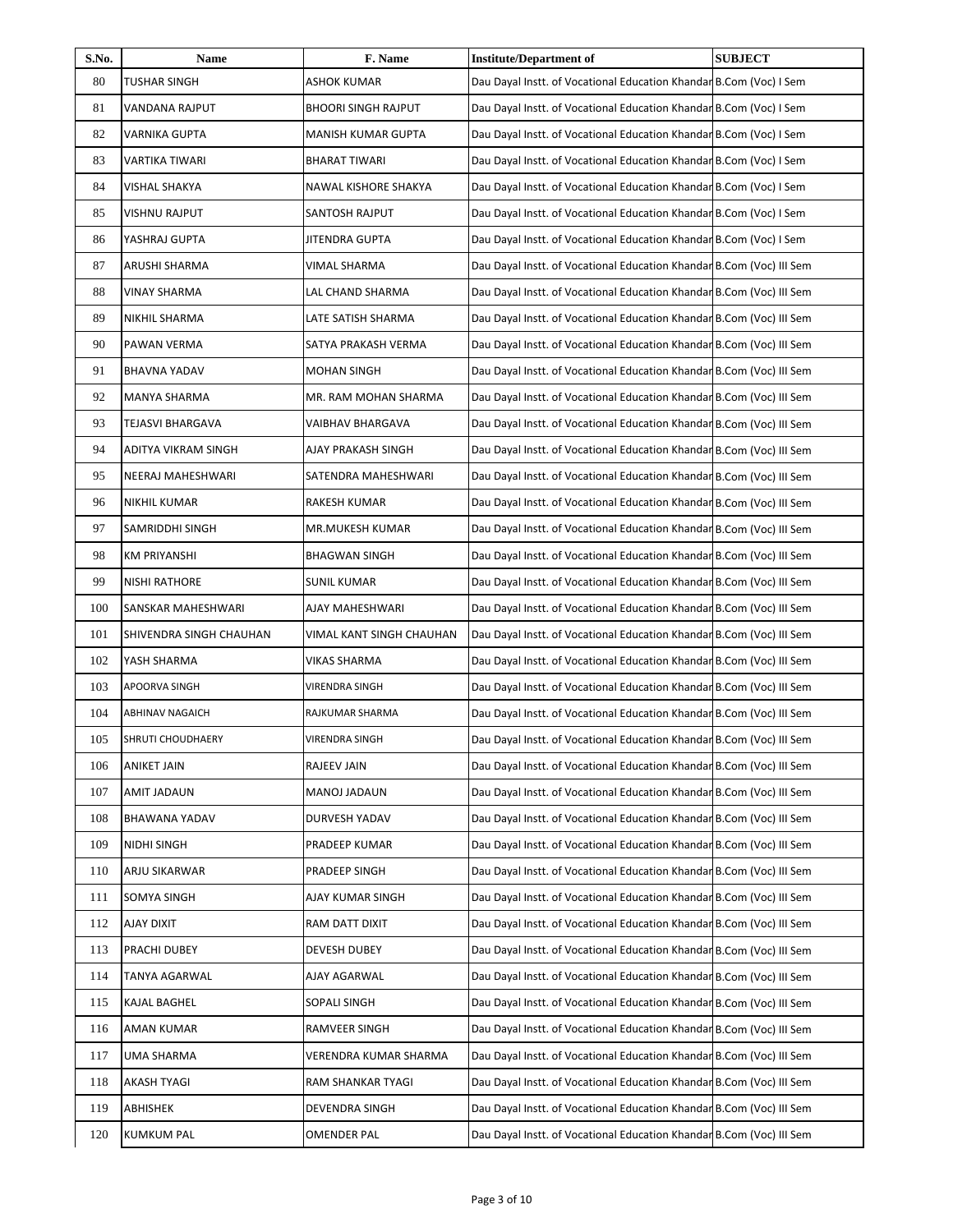| S.No. | Name                   | F. Name                | <b>Institute/Department of</b>                                       | <b>SUBJECT</b> |
|-------|------------------------|------------------------|----------------------------------------------------------------------|----------------|
| 121   | MOHINI KUSHWAHA        | SANTOSH KUSHWAH        | Dau Dayal Instt. of Vocational Education Khandar B.Com (Voc) III Sem |                |
| 122   | YOGITA SINGH           | <b>ANOOP SINGH</b>     | Dau Dayal Instt. of Vocational Education Khandar B.Com (Voc) III Sem |                |
| 123   | SHUBHAM GOYAL          | SATISH GOYAL           | Dau Dayal Instt. of Vocational Education Khandar B.Com (Voc) III Sem |                |
| 124   | <b>BHARATI GANDHAR</b> | DHARMVEER SINGH        | Dau Dayal Instt. of Vocational Education Khandar B.Com (Voc) III Sem |                |
| 125   | <b>GEETA KUMARI</b>    | <b>GYAN SINGH</b>      | Dau Dayal Instt. of Vocational Education Khandar B.Com (Voc) III Sem |                |
| 126   | ANJALI AGARWAL         | RAMESHWAR AGARWAL      | Dau Dayal Instt. of Vocational Education Khandar B.Com (Voc) III Sem |                |
| 127   | KISHAN SHARMA          | <b>GOVIND SHARMA</b>   | Dau Dayal Instt. of Vocational Education Khandar B.Com (Voc) III Sem |                |
| 128   | <b>ADITYA SHARMA</b>   | RAMESH BABU SHARMA     | Dau Dayal Instt. of Vocational Education Khandar B.Com (Voc) III Sem |                |
| 129   | NIKENDRI               | <b>BACHCHU SINGH</b>   | Dau Dayal Instt. of Vocational Education Khandar B.Com (Voc) III Sem |                |
| 130   | SHALINI SINGH          | DIPTI SINGH            | Dau Dayal Instt. of Vocational Education Khandar B.Com (Voc) III Sem |                |
| 131   | SHRUTI GOYAL           | RAKESH GOYAL           | Dau Dayal Instt. of Vocational Education Khandar B.Com (Voc) III Sem |                |
| 132   | SHOBHITA DIXIT         | VIKAS DIXIT            | Dau Dayal Instt. of Vocational Education Khandar B.Com (Voc) III Sem |                |
| 133   | SONIYA PAL             | <b>BHARAT SINGH</b>    | Dau Dayal Instt. of Vocational Education Khandar B.Com (Voc) III Sem |                |
| 134   | KANCHAN KUSHWAH        | <b>GOPAL KUSHWAH</b>   | Dau Dayal Instt. of Vocational Education Khandar B.Com (Voc) III Sem |                |
| 135   | ANIKET GUPTA           | JITENDRA KUMAR GUPTA   | Dau Dayal Instt. of Vocational Education Khandar B.Com (Voc) III Sem |                |
| 136   | RIYA VERMA             | SIYA RAM VERMA         | Dau Dayal Instt. of Vocational Education Khandar B.Com (Voc) III Sem |                |
| 137   | NIKHIL BANSAL          | VINAY BANSAL           | Dau Dayal Instt. of Vocational Education Khandar B.Com (Voc) III Sem |                |
| 138   | SURBHI SHRIVASTAV      | RAJESH SHRIVASTAV      | Dau Dayal Instt. of Vocational Education Khandar B.Com (Voc) III Sem |                |
| 139   | <b>HARSH SHARMA</b>    | JAGDISH SHARMA         | Dau Dayal Instt. of Vocational Education Khandar B.Com (Voc) III Sem |                |
| 140   | SHOBHIT AGARWAL        | SANJEEV AGARWAL        | Dau Dayal Instt. of Vocational Education Khandar B.Com (Voc) III Sem |                |
| 141   | MAYANK AGARWAL         | PRAMOD KUMAR AGARWAL   | Dau Dayal Instt. of Vocational Education Khandar B.Com (Voc) III Sem |                |
| 142   | <b>NANCY JAIN</b>      | VINOD JAIN             | Dau Dayal Instt. of Vocational Education Khandar B.Com (Voc) III Sem |                |
| 143   | PRIYA SHRIVASTVA       | BHAGWAN DAS SHRIVASTVA | Dau Dayal Instt. of Vocational Education Khandar B.Com (Voc) III Sem |                |
| 144   | NEHA SHARMA            | LALIT SHARMA           | Dau Dayal Instt. of Vocational Education Khandar B.Com (Voc) III Sem |                |
| 145   | NIDHI GAUTAM           | DEVENDRA GAUTAM        | Dau Dayal Instt. of Vocational Education Khandar B.Com (Voc) III Sem |                |
| 146   | HEMENDRA SHARMA        | ONKAR PRASAD SHARMA    | Dau Dayal Instt. of Vocational Education Khandar B.Com (Voc) III Sem |                |
| 147   | <b>RAJAT RAJ</b>       | MAHA RAJ SINGH         | Dau Dayal Instt. of Vocational Education Khandar B.Com (Voc) III Sem |                |
| 148   | PRINCE AGARWAL         | NARESH KUMAR AGARWAL   | Dau Dayal Instt. of Vocational Education Khandar B.Com (Voc) III Sem |                |
| 149   | SHIVANSH AGARWAL       | SANJEEV AGARWAL        | Dau Dayal Instt. of Vocational Education Khandar B.Com (Voc) III Sem |                |
| 150   | SHRUTI GUPTA           | <b>ABADHESH GUPTA</b>  | Dau Dayal Instt. of Vocational Education Khandar B.Com (Voc) III Sem |                |
| 151   | HARSH BANSAL           | ANURAG BANSAL          | Dau Dayal Instt. of Vocational Education Khandar B.Com (Voc) III Sem |                |
| 152   | NISHA KUMARI           | RAJU                   | Dau Dayal Instt. of Vocational Education Khandar B.Com (Voc) III Sem |                |
| 153   | NISHU SINGH            | SANJEEV SINGH          | Dau Dayal Instt. of Vocational Education Khandar B.Com (Voc) III Sem |                |
| 154   | ANJALI KUMARI          | SANJEEV KUMAR          | Dau Dayal Instt. of Vocational Education Khandar B.Com (Voc) III Sem |                |
| 155   | DIMPLE SINGH           | PRADEEP SINGH          | Dau Dayal Instt. of Vocational Education Khandar B.Com (Voc) III Sem |                |
| 156   | <b>KUNAL BANSAL</b>    | RAVI BANSAL            | Dau Dayal Instt. of Vocational Education Khandar B.Com (Voc) III Sem |                |
| 157   | <b>KUNAL SINGH</b>     | SUNDER SINGH           | Dau Dayal Instt. of Vocational Education Khandar B.Com (Voc) III Sem |                |
| 158   | <b>MANTHAN VERMA</b>   | RAJ KUMAR VERMA        | Dau Dayal Instt. of Vocational Education Khandar B.Com (Voc) V Sem   |                |
| 159   | ADITYA SHIVHARE        | DILIP SHIVHARE         | Dau Dayal Instt. of Vocational Education Khandar B.Com (Voc) V Sem   |                |
| 160   | AMAN RAJORIYA          | ASHOK KUMAR            | Dau Dayal Instt. of Vocational Education Khandar B.Com (Voc) V Sem   |                |
| 161   | ANANYA YADAV           | <b>SUNIL YADAV</b>     | Dau Dayal Instt. of Vocational Education Khandar B.Com (Voc) V Sem   |                |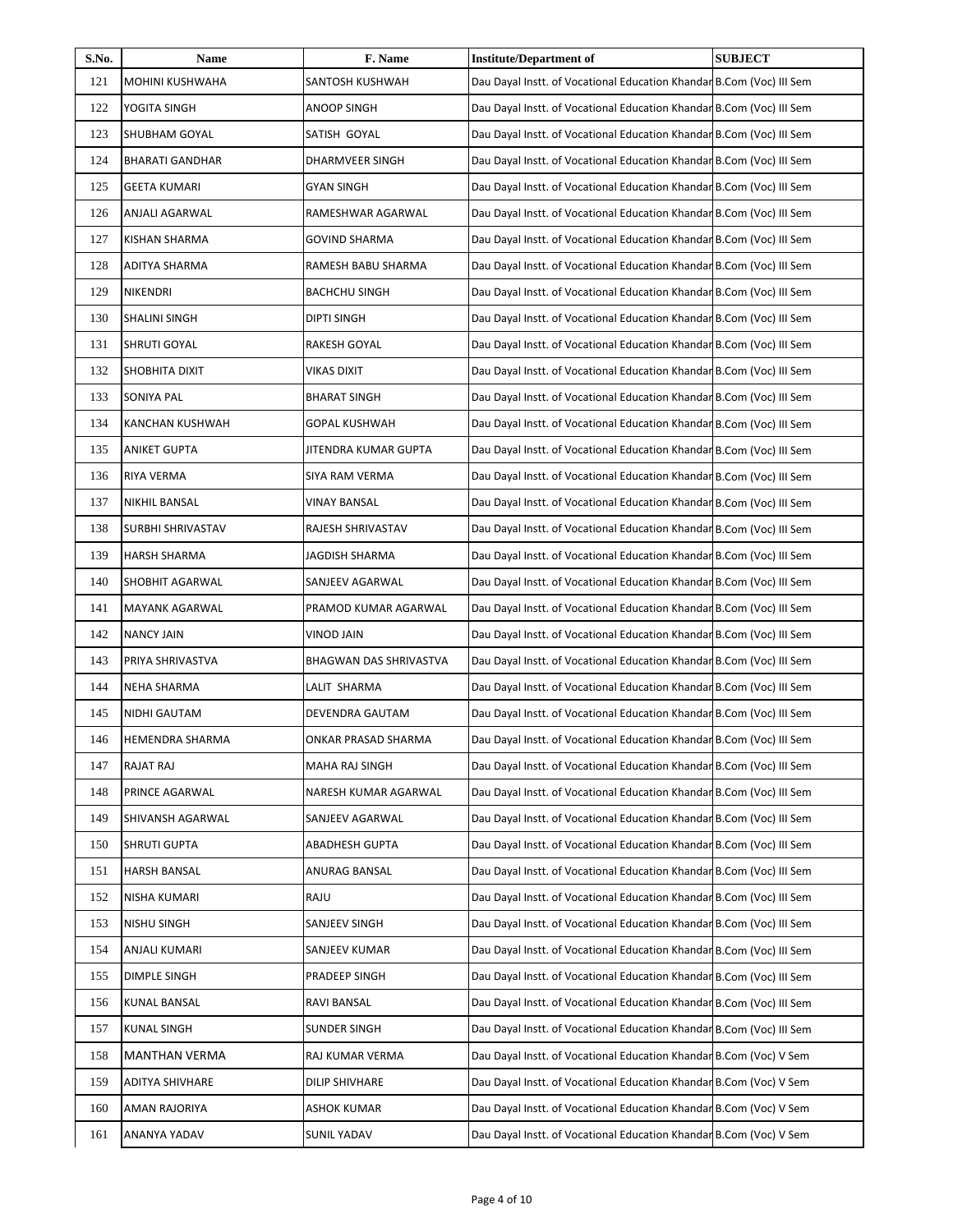| S.No. | Name                   | F. Name                   | <b>Institute/Department of</b>                                                                 | <b>SUBJECT</b>  |
|-------|------------------------|---------------------------|------------------------------------------------------------------------------------------------|-----------------|
| 162   | <b>ANIKA GARG</b>      | <b>DILIP GARG</b>         | Dau Dayal Instt. of Vocational Education Khandar B.Com (Voc) V Sem                             |                 |
| 163   | <b>ANMOL YADAV</b>     | SUGHAR SINGH              | Dau Dayal Instt. of Vocational Education Khandar B.Com (Voc) V Sem                             |                 |
| 164   | ANURANJAN PAL          | INDRA SEN PAL SINGH       | Dau Dayal Instt. of Vocational Education Khandar B.Com (Voc) V Sem                             |                 |
| 165   | <b>BHANU TYAGI</b>     | NARESH KANT TYAGI         | Dau Dayal Instt. of Vocational Education Khandar B.Com (Voc) V Sem                             |                 |
| 166   | CHIRAG JAIN            |                           | LATE MR.NARENDRA KUMAR JAII Dau Dayal Instt. of Vocational Education Khandar B.Com (Voc) V Sem |                 |
| 167   | DEEPANSHU GUPTA        | BHAGWAN GUPTA             | Dau Dayal Instt. of Vocational Education Khandar B.Com (Voc) V Sem                             |                 |
| 168   | <b>GAURAV KUMAR</b>    | MANOJ KUMAR SINGH         | Dau Dayal Instt. of Vocational Education Khandar B.Com (Voc) V Sem                             |                 |
| 169   | <b>GOVIND SINGH</b>    | YOGENDRA SINGH            | Dau Dayal Instt. of Vocational Education Khandar B.Com (Voc) V Sem                             |                 |
| 170   | <b>HARDIK KUMAR</b>    | RAJ KUMAR SHARMA          | Dau Dayal Instt. of Vocational Education Khandar B.Com (Voc) V Sem                             |                 |
| 171   | <b>JYOTI KUCHHDIYA</b> | KESHU KUCHHDIYA           | Dau Dayal Instt. of Vocational Education Khandar B.Com (Voc) V Sem                             |                 |
| 172   | KARISHMA SHARMA        | SANJAY SHARMA             | Dau Dayal Instt. of Vocational Education Khandar B.Com (Voc) V Sem                             |                 |
| 173   | <b>KRISHNA SHAKYA</b>  | LAXMAN SINGH              | Dau Dayal Instt. of Vocational Education Khandar B.Com (Voc) V Sem                             |                 |
| 174   | MONU YADAV             | SATISH YADAV              | Dau Dayal Instt. of Vocational Education Khandar B.Com (Voc) V Sem                             |                 |
| 175   | NIKITA GAUTAM          | K.S. GAUTAM               | Dau Dayal Instt. of Vocational Education Khandar B.Com (Voc) V Sem                             |                 |
| 176   | NISHA KUMARI           | MAHESH CHANDRA            | Dau Dayal Instt. of Vocational Education Khandar B.Com (Voc) V Sem                             |                 |
| 177   | NISHA RAJPUT           | HARI PRASAD RAJPUT        | Dau Dayal Instt. of Vocational Education Khandar B.Com (Voc) V Sem                             |                 |
| 178   | POOJA KUMARI           | BALAK RAM                 | Dau Dayal Instt. of Vocational Education Khandar B.Com (Voc) V Sem                             |                 |
| 179   | POONAM SHARMA          | LATE SHRI VIRENDRA SHARMA | Dau Dayal Instt. of Vocational Education Khandar B.Com (Voc) V Sem                             |                 |
| 180   | POONAM SHARMA          | <b>CHOTEY LAL</b>         | Dau Dayal Instt. of Vocational Education Khandar B.Com (Voc) V Sem                             |                 |
| 181   | PRIYANKA SINGH         | GAYA PRASAD SINGH         | Dau Dayal Instt. of Vocational Education Khandar B.Com (Voc) V Sem                             |                 |
| 182   | RAJNI KUMARI           | <b>BIJENDRA SINGH</b>     | Dau Dayal Instt. of Vocational Education Khandar B.Com (Voc) V Sem                             |                 |
| 183   | RAKESH BAGHEL          | SHYAMVEER SINGH BAGHEL    | Dau Dayal Instt. of Vocational Education Khandar B.Com (Voc) V Sem                             |                 |
| 184   | RENULATA               | SANJAY KUMAR              | Dau Dayal Instt. of Vocational Education Khandar B.Com (Voc) V Sem                             |                 |
| 185   | ROOPKISHOR SHAKYA      | PRAKASH CHANDRA SHAKYA    | Dau Dayal Instt. of Vocational Education Khandar B.Com (Voc) V Sem                             |                 |
| 186   | SWATI SHARMA           | HARI OM SHARMA            | Dau Dayal Instt. of Vocational Education Khandar B.Com (Voc) V Sem                             |                 |
| 187   | TAMANNA CHAUDHARY      | VIRENDRA CHAUDHARY        | Dau Dayal Instt. of Vocational Education Khandar B.Com (Voc) V Sem                             |                 |
| 188   | TANVI YADAV            | SUBODH YADAV              | Dau Dayal Instt. of Vocational Education Khandar B.Com (Voc) V Sem                             |                 |
| 189   | VANSHIKA GUPTA         | SANAT KUMAR GUPTA         | Dau Dayal Instt. of Vocational Education Khandar B.Com (Voc) V Sem                             |                 |
| 190   | VIMLESH SHARMA         | RAMGOPAL SHARMA           | Dau Dayal Instt. of Vocational Education Khandar B.Com (Voc) V Sem                             |                 |
| 191   | ADHIRAJ SINGH          | RAVINDRA SINGH            | SPCJ Institute of Management, Khandari, Agra                                                   | <b>BBAI</b> Sem |
| 192   | AKSHAT SINGH           | NAVEEN SINGH              | SPCJ Institute of Management, Khandari, Agra                                                   | BBA I Sem       |
| 193   | <b>ALOK YADAV</b>      | JAYDAN SINGH YADAV        | SPCJ Institute of Management, Khandari, Agra                                                   | <b>BBAI</b> Sem |
| 194   | ANKIT JAISWAL          | VIRENDRA JAISWAL          | SPCJ Institute of Management, Khandari, Agra                                                   | BBA I Sem       |
| 195   | ANSHIKA KUSHWAHA       | SUNIL KUSHWAHA            | SPCJ Institute of Management, Khandari, Agra                                                   | <b>BBAI</b> Sem |
| 196   | ANUJ TYAGI             | ANAND TYAGI               | SPCJ Institute of Management, Khandari, Agra                                                   | <b>BBAI</b> Sem |
| 197   | ANUSHKA GUPTA          | RAJ KUMAR GUPTA           | SPCJ Institute of Management, Khandari, Agra                                                   | <b>BBAI</b> Sem |
| 198   | ARJUN SIHORI           | ASHWANI KUMAR             | SPCJ Institute of Management, Khandari, Agra                                                   | <b>BBAI</b> Sem |
| 199   | ARPIT VERMA            | SUNIL DUTT VERMA          | SPCJ Institute of Management, Khandari, Agra                                                   | BBA I Sem       |
| 200   | ARYAN KAPOOR           | RAHUL KAPOOR              | SPCJ Institute of Management, Khandari, Agra                                                   | <b>BBAI</b> Sem |
| 201   | ASHISH CHAUHAN         | ASHOK KUMAR CHAUHAN       | SPCJ Institute of Management, Khandari, Agra                                                   | <b>BBAI</b> Sem |
| 202   | ATENDRA JADOUN         | BHUPENDRA PAL SINGH       | SPCJ Institute of Management, Khandari, Agra                                                   | <b>BBAI</b> Sem |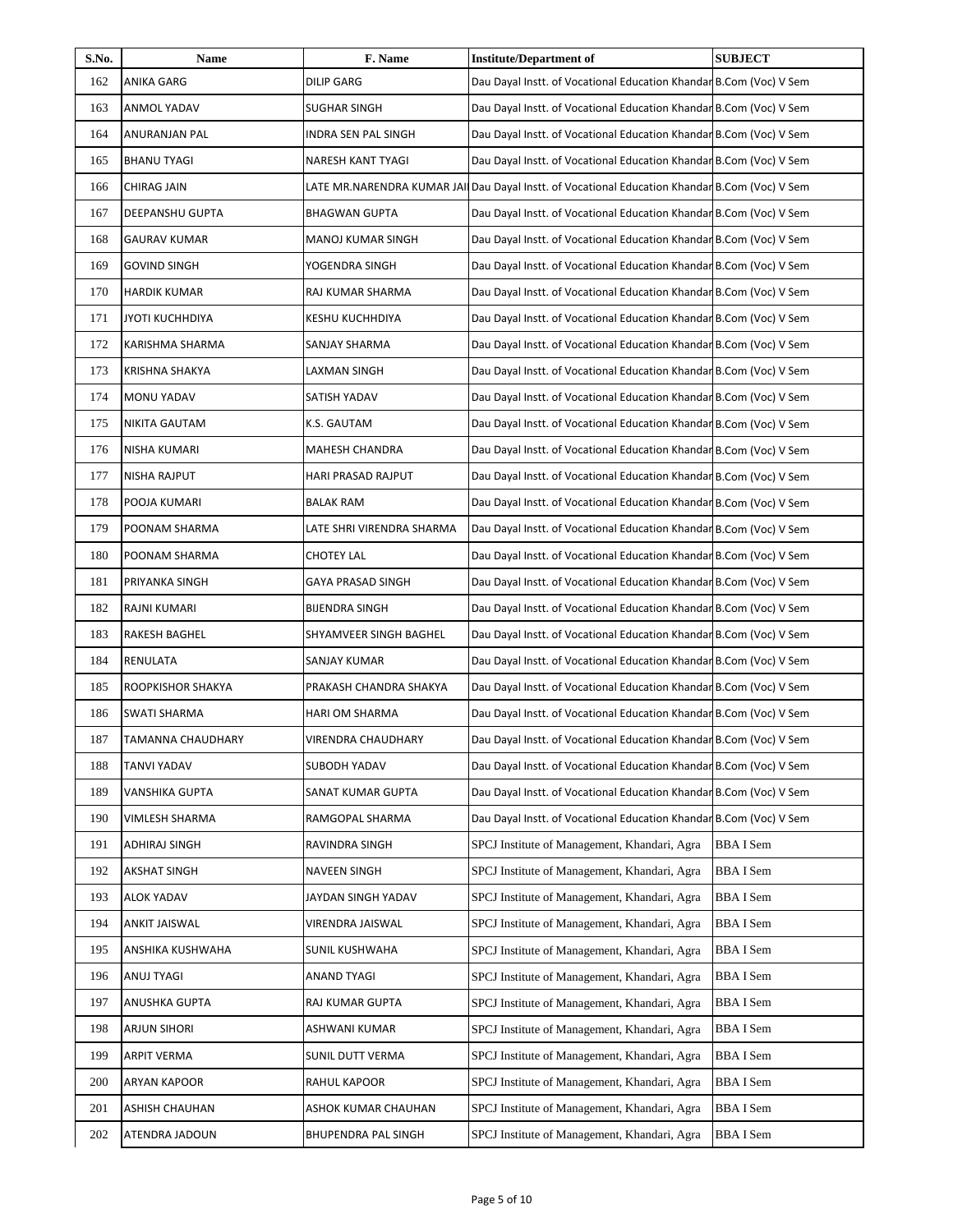| S.No. | <b>Name</b>            | F. Name                | <b>Institute/Department of</b>               | <b>SUBJECT</b>  |
|-------|------------------------|------------------------|----------------------------------------------|-----------------|
| 203   | ATENDRA SINGH          | RAM NARESH             | SPCJ Institute of Management, Khandari, Agra | <b>BBAI</b> Sem |
| 204   | ATUL KUMAR             | JITENDRA               | SPCJ Institute of Management, Khandari, Agra | <b>BBAI</b> Sem |
| 205   | CHANDRA SHEKHAR SHARMA | SARVESH SHARMA         | SPCJ Institute of Management, Khandari, Agra | <b>BBAI</b> Sem |
| 206   | CHINMAY BHARDWAJ       | ARVIND KUMAR SHARMA    | SPCJ Institute of Management, Khandari, Agra | <b>BBAI</b> Sem |
| 207   | CHIRAG MAGGO           | GURU DEV PARASAD MAGGO | SPCJ Institute of Management, Khandari, Agra | <b>BBAI</b> Sem |
| 208   | DAMINI VARSHNEY        | SUDHIR KUMAR VARSHNEY  | SPCJ Institute of Management, Khandari, Agra | <b>BBAI</b> Sem |
| 209   | DEEPA TYAGI            | PRAVEEN KUMAR TYAGI    | SPCJ Institute of Management, Khandari, Agra | <b>BBAI</b> Sem |
| 210   | DINESH RAJPUT          | ASHOK KUMAR            | SPCJ Institute of Management, Khandari, Agra | <b>BBAI</b> Sem |
| 211   | DIVYAM GUPTA           | ASHISH GUPTA           | SPCJ Institute of Management, Khandari, Agra | <b>BBAI</b> Sem |
| 212   | DIVYANSHU CHAUDHARY    | RAKESH KUMAR           | SPCJ Institute of Management, Khandari, Agra | <b>BBAI</b> Sem |
| 213   | <b>GAURI VERMA</b>     | SANJAY VERMA           | SPCJ Institute of Management, Khandari, Agra | <b>BBAI</b> Sem |
| 214   | <b>HARSH SAXENA</b>    | RAJEEV SAXENA          | SPCJ Institute of Management, Khandari, Agra | <b>BBAI</b> Sem |
| 215   | <b>HARSHIT GUPTA</b>   | MANOJ KUMAR GUPTA      | SPCJ Institute of Management, Khandari, Agra | <b>BBAI</b> Sem |
| 216   | <b>KRISHNA KUMAR</b>   | PRAMOD KUMAR           | SPCJ Institute of Management, Khandari, Agra | <b>BBAI</b> Sem |
| 217   | <b>KUNAL TYAGI</b>     | ASHWANI KATYAL         | SPCJ Institute of Management, Khandari, Agra | <b>BBAI</b> Sem |
| 218   | LOKESH SIKARWAR        | RAJESH KUMAR           | SPCJ Institute of Management, Khandari, Agra | <b>BBAI</b> Sem |
| 219   | MADHAV MAHESHWARI      | LOKESH MAHESHWARI      | SPCJ Institute of Management, Khandari, Agra | <b>BBAI</b> Sem |
| 220   | MEENAL SHARMA          | HRADAYESH SHARMA       | SPCJ Institute of Management, Khandari, Agra | <b>BBAI</b> Sem |
| 221   | MOHIT CHAUDHARY        | RAKESH KUMAR           | SPCJ Institute of Management, Khandari, Agra | <b>BBAI</b> Sem |
| 222   | <b>MURARI LAL</b>      | RAJ BAHADUR            | SPCJ Institute of Management, Khandari, Agra | <b>BBAI</b> Sem |
| 223   | <b>NAINCY SAINI</b>    | ANAND KUMAR SAINI      | SPCJ Institute of Management, Khandari, Agra | <b>BBAI</b> Sem |
| 224   | NAMRATA SINGH          | MAHARAJ SINGH          | SPCJ Institute of Management, Khandari, Agra | <b>BBAI</b> Sem |
| 225   | <b>NANDINI SINGH</b>   | SANJAY SINGH           | SPCJ Institute of Management, Khandari, Agra | <b>BBAI</b> Sem |
| 226   | NEETU SHAKYA           | SUNIL SHAKYA           | SPCJ Institute of Management, Khandari, Agra | <b>BBAI</b> Sem |
| 227   | NIKHIL SHARMA          | ANIL KUMAR SHARMA      | SPCJ Institute of Management, Khandari, Agra | <b>BBAI</b> Sem |
| 228   | PRACHI AGARWAL         | KRISHAN MURARI AGARWAL | SPCJ Institute of Management, Khandari, Agra | BBA I Sem       |
| 229   | PRAGYA SHARMA          | RAJNESH SHARMA         | SPCJ Institute of Management, Khandari, Agra | <b>BBAI</b> Sem |
| 230   | PRATHAM SINGHAL        | MANISH SINGHAL         | SPCJ Institute of Management, Khandari, Agra | BBA I Sem       |
| 231   | PRIYAM MITTAL          | NITIN MITTAL           | SPCJ Institute of Management, Khandari, Agra | BBA I Sem       |
| 232   | RADHA VERMA            | MANOJ KUMAR            | SPCJ Institute of Management, Khandari, Agra | <b>BBAI</b> Sem |
| 233   | RAVI KANT SHARMA       | HARI BHAGWAN SHARMA    | SPCJ Institute of Management, Khandari, Agra | BBA I Sem       |
| 234   | RITIKA SARASWAT        | SATYA PRAKASH SARASWAT | SPCJ Institute of Management, Khandari, Agra | BBA I Sem       |
| 235   | RIYA MARWAH            | RAM KRISHNA MARWAH     | SPCJ Institute of Management, Khandari, Agra | BBA I Sem       |
| 236   | SACHIN KUMAR           | RISHI KUMAR            | SPCJ Institute of Management, Khandari, Agra | <b>BBAI</b> Sem |
| 237   | SHIVAM GUPTA           | OM PRAKASH GUPTA       | SPCJ Institute of Management, Khandari, Agra | BBA I Sem       |
| 238   | SHREYANSHI TRIPATHI    | CHETAN TRIPATHI        | SPCJ Institute of Management, Khandari, Agra | <b>BBAI</b> Sem |
| 239   | SHUBHAM KUMAR SINGH    | MAHENDRA SINGH         | SPCJ Institute of Management, Khandari, Agra | <b>BBAI</b> Sem |
| 240   | SUBODH AGARWAL         | VIKASH AGARWAL         | SPCJ Institute of Management, Khandari, Agra | BBA I Sem       |
| 241   | TAMANNA SHARMA         | NARESH CHAND SHARMA    | SPCJ Institute of Management, Khandari, Agra | BBA I Sem       |
| 242   | TANU UPADHYAY          | RAJESH UPADHYAY        | SPCJ Institute of Management, Khandari, Agra | BBA I Sem       |
| 243   | TARUN JAIN             | SANJAY JAIN            | SPCJ Institute of Management, Khandari, Agra | <b>BBAI</b> Sem |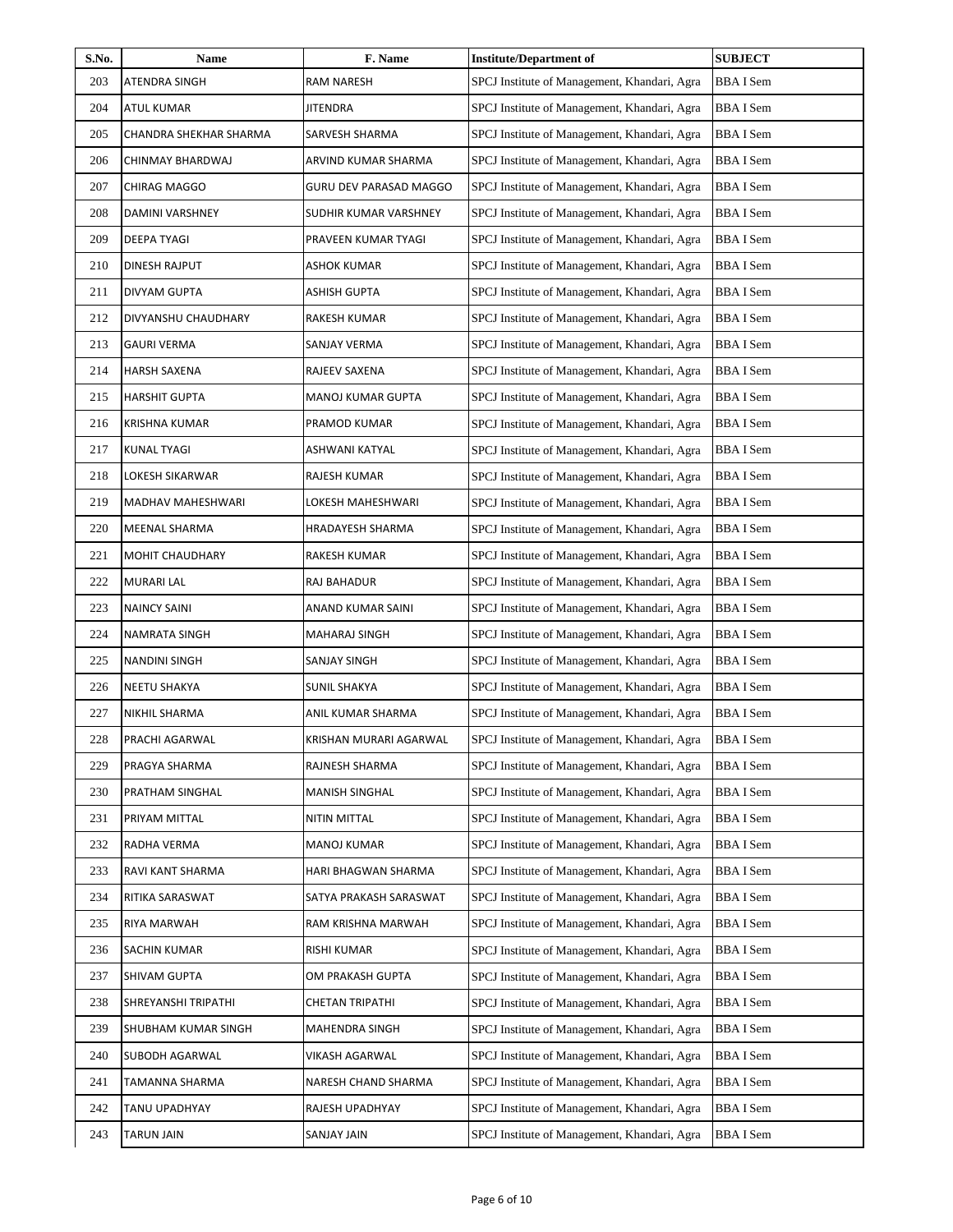| S.No. | Name                    | F. Name                  | <b>Institute/Department of</b>               | <b>SUBJECT</b>     |
|-------|-------------------------|--------------------------|----------------------------------------------|--------------------|
| 244   | VANSHIKA MATHUR         | RAVI MATHUR              | SPCJ Institute of Management, Khandari, Agra | <b>BBAI</b> Sem    |
| 245   | VARANJAI TYAGI          | MANOJ KUMAR TYAGI        | SPCJ Institute of Management, Khandari, Agra | <b>BBAI</b> Sem    |
| 246   | YASH KUMAR SONI         | DHARMESH SONI            | SPCJ Institute of Management, Khandari, Agra | <b>BBAI</b> Sem    |
| 247   | YASH SHARMA             | <b>MOHIT SHARMA</b>      | SPCJ Institute of Management, Khandari, Agra | BBA I Sem          |
| 248   | Abhishek Jain           | Rajeev Jain              | SPCJ Institute of Management, Khandari, Agra | <b>BBA III Sem</b> |
| 249   | Amisha Amit Singh       | Amit Sigh                | SPCJ Institute of Management, Khandari, Agra | <b>BBA III Sem</b> |
| 250   | Brajesh Bhadauria       | Devendra Singh           | SPCJ Institute of Management, Khandari, Agra | <b>BBA III Sem</b> |
| 251   | Divyanshi Kulshrestha   | Rajesh Kumar Kulshrestha | SPCJ Institute of Management, Khandari, Agra | <b>BBA III Sem</b> |
| 252   | Harsh V. Gupta          | Atul Gupta               | SPCJ Institute of Management, Khandari, Agra | <b>BBA III Sem</b> |
| 253   | Jatin Yadav             | Dharmendra Yadav         | SPCJ Institute of Management, Khandari, Agra | <b>BBA III Sem</b> |
| 254   | Kunal Manglam Goyal     | Anurag Goyal             | SPCJ Institute of Management, Khandari, Agra | BBA III Sem        |
| 255   | Mehak Chugh             | Sanjay Chugh             | SPCJ Institute of Management, Khandari, Agra | <b>BBA III Sem</b> |
| 256   | Mrigank Chaudhary       | Rajeev Chaudhary         | SPCJ Institute of Management, Khandari, Agra | <b>BBA III Sem</b> |
| 257   | Mukul Verma             | Ajeet Verma              | SPCJ Institute of Management, Khandari, Agra | <b>BBA III Sem</b> |
| 258   | Nikhil Singh            | Satyavir Singh Chauhan   | SPCJ Institute of Management, Khandari, Agra | <b>BBA III Sem</b> |
| 259   | Nitin Rajput            | Ganga Ram Rajput         | SPCJ Institute of Management, Khandari, Agra | <b>BBA III Sem</b> |
| 260   | Ruchi Rajput            | Avadh Kishore Rajput     | SPCJ Institute of Management, Khandari, Agra | <b>BBA III Sem</b> |
| 261   | Rukhsar                 | Mohammad Sadiq           | SPCJ Institute of Management, Khandari, Agra | <b>BBA III Sem</b> |
| 262   | Sagar Mondal            | Avijit Mandal            | SPCJ Institute of Management, Khandari, Agra | <b>BBA III Sem</b> |
| 263   | Saurabh Pathak          | Ramesh Kr. Pathak        | SPCJ Institute of Management, Khandari, Agra | <b>BBA III Sem</b> |
| 264   | Shivani Kapoor          | Neeraj Kapoor            | SPCJ Institute of Management, Khandari, Agra | BBA III Sem        |
| 265   | Surbhi Purwar           | Vinay Purwar             | SPCJ Institute of Management, Khandari, Agra | <b>BBA III Sem</b> |
| 266   | Tanya Dinesh Sharma     | Dinesh Sharma            | SPCJ Institute of Management, Khandari, Agra | <b>BBA III Sem</b> |
| 267   | Adesh Kushwaha          | Chandra Bhan             | SPCJ Institute of Management, Khandari, Agra | <b>BBA V Sem</b>   |
| 268   | Aditi                   | Dharmendra Misra         | SPCJ Institute of Management, Khandari, Agra | <b>BBA V Sem</b>   |
| 269   | Ajit Singh              | Ashok Rajput             | SPCJ Institute of Management, Khandari, Agra | <b>BBA V Sem</b>   |
| 270   | Amisha Modi             | Krishan Kant Modi        | SPCJ Institute of Management, Khandari, Agra | <b>BBA V Sem</b>   |
| 271   | Aniket Singh            | Yugal Kishore Singh      | SPCJ Institute of Management, Khandari, Agra | BBA V Sem          |
| 272   | Apurv Krishan Bhatnagar | Sunil Bhatnagar          | SPCJ Institute of Management, Khandari, Agra | <b>BBA V Sem</b>   |
| 273   | Ashutosh Kushwaha       | Pavan Kushwaha           | SPCJ Institute of Management, Khandari, Agra | <b>BBA V Sem</b>   |
| 274   | Deeksha Gupta           | Shiv Kumar Gupta         | SPCJ Institute of Management, Khandari, Agra | <b>BBA V Sem</b>   |
| 275   | Divya Sharma            | N.L.Sharma               | SPCJ Institute of Management, Khandari, Agra | BBA V Sem          |
| 276   | Gaurav Solanki          | Shyam Singh Solanki      | SPCJ Institute of Management, Khandari, Agra | BBA V Sem          |
| 277   | Ipsit Pratihar          | <b>Arvind Pratihar</b>   | SPCJ Institute of Management, Khandari, Agra | <b>BBA V Sem</b>   |
| 278   | Kunal Tiwari            | Manoj Tiwari             | SPCJ Institute of Management, Khandari, Agra | BBA V Sem          |
| 279   | Mahek Agarwal           | Dinesh Kumar Agarwal     | SPCJ Institute of Management, Khandari, Agra | <b>BBA V Sem</b>   |
| 280   | Muskan Kain             | Dinesh Kumar             | SPCJ Institute of Management, Khandari, Agra | <b>BBA V Sem</b>   |
| 281   | Nikhil Chaudhari        | Dinesh Kumar             | SPCJ Institute of Management, Khandari, Agra | BBA V Sem          |
| 282   | Rishabh Kulshrestha     | Krishnakant Kulshrestha  | SPCJ Institute of Management, Khandari, Agra | BBA V Sem          |
| 283   | Ritik Gupta             | Shri Niwas Gupta         | SPCJ Institute of Management, Khandari, Agra | BBA V Sem          |
| 284   | Shivani Chandra         | Ramesh Chandra           | SPCJ Institute of Management, Khandari, Agra | <b>BBA V Sem</b>   |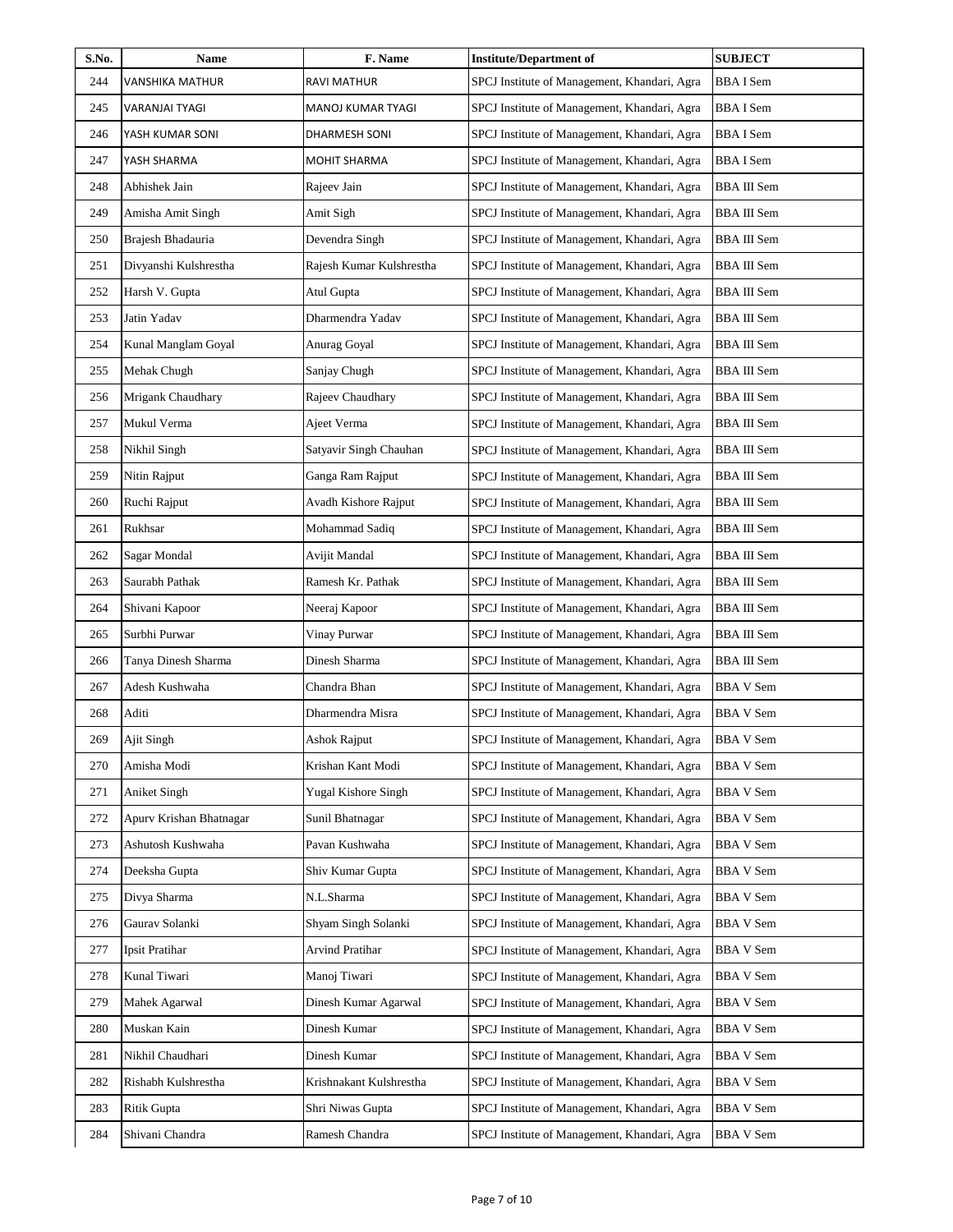| S.No. | Name                 | F. Name                  | <b>Institute/Department of</b>               | <b>SUBJECT</b>    |
|-------|----------------------|--------------------------|----------------------------------------------|-------------------|
| 285   | Shubham Saraswat     | Arjun Saraswat           | SPCJ Institute of Management, Khandari, Agra | <b>BBA V Sem</b>  |
| 286   | Tanisha Manglani     | Rajkumar Manglani        | SPCJ Institute of Management, Khandari, Agra | <b>BBA V Sem</b>  |
| 287   | Vanshika Yadav       | Sachin Yadav             | SPCJ Institute of Management, Khandari, Agra | <b>BBA V Sem</b>  |
| 288   | <b>DOLLY GUPTA</b>   | <b>SUBODH GUPTA</b>      | SPCJ Institute of Management, Khandari, Agra | M.Com. I Sem      |
| 289   | KALPNA SINGH         | SHIV RATAN SINGH         | SPCJ Institute of Management, Khandari, Agra | M.Com. I Sem      |
| 290   | KAMLESH              | ISHWARI PRASAD           | SPCJ Institute of Management, Khandari, Agra | M.Com. I Sem      |
| 291   | <b>LALIT KUMAR</b>   | JAGANNATH                | SPCJ Institute of Management, Khandari, Agra | M.Com. I Sem      |
| 292   | LAVKESH              | RAJU                     | SPCJ Institute of Management, Khandari, Agra | M.Com. I Sem      |
| 293   | <b>MANSI GOLA</b>    | PRAMESH KUMAR GOLA       | SPCJ Institute of Management, Khandari, Agra | M.Com. I Sem      |
| 294   | <b>NEHA TOMAR</b>    | SUDESH KUMAR             | SPCJ Institute of Management, Khandari, Agra | M.Com. I Sem      |
| 295   | NIDHI KUSHWAH        | OM PRAKASH               | SPCJ Institute of Management, Khandari, Agra | M.Com. I Sem      |
| 296   | <b>NIKITA PUNIA</b>  | SATYAVAN SINGH           | SPCJ Institute of Management, Khandari, Agra | M.Com. I Sem      |
| 297   | PALLAVI GAUTAM       | GOPAL KUMAR GAUTAM       | SPCJ Institute of Management, Khandari, Agra | M.Com. I Sem      |
| 298   | PRERNA SINGH         | CHANDRA PRATAP SINGH     | SPCJ Institute of Management, Khandari, Agra | M.Com. I Sem      |
| 299   | RAHUL YADAV          | SHRINIWAS YADAV          | SPCJ Institute of Management, Khandari, Agra | M.Com. I Sem      |
| 300   | RITU YADAV           | RAMVEER SINGH YADAV      | SPCJ Institute of Management, Khandari, Agra | M.Com. I Sem      |
| 301   | <b>SHIKHA</b>        | MAGHVENDRA               | SPCJ Institute of Management, Khandari, Agra | M.Com. I Sem      |
| 302   | SHIVAM TIWARI        | KRISHNA MOHAN TIWARI     | SPCJ Institute of Management, Khandari, Agra | M.Com. I Sem      |
| 303   | <b>SWEETY MISHRA</b> | PRAMOD KUMAR MISHRA      | SPCJ Institute of Management, Khandari, Agra | M.Com. I Sem      |
| 304   | UPASANA PUNIYA       | SATYAVAN SINGH           | SPCJ Institute of Management, Khandari, Agra | M.Com. I Sem      |
| 305   | Aman Dixit           | <b>Ramveer Dixit</b>     | SPCJ Institute of Management, Khandari, Agra | M.Com. III Sem    |
| 306   | Amit Srivastava      | Pramod Srivastava        | SPCJ Institute of Management, Khandari, Agra | M.Com. III Sem    |
| 307   | ANISHA YADAV         | <b>SURENDRA SINGH</b>    | SPCJ Institute of Management, Khandari, Agra | M.Com. III Sem    |
| 308   | Anshika Sngh         | Ramesh Chandra           | SPCJ Institute of Management, Khandari, Agra | M.Com. III Sem    |
| 309   | Ariba Khan           | Mohd Afaq Khan           | SPCJ Institute of Management, Khandari, Agra | M.Com. III Sem    |
| 310   | Deepak Sharma        | Murari Lal Sharma        | SPCJ Institute of Management, Khandari, Agra | M.Com. III Sem    |
| 311   | Krishna Pratap Singh | Devendra Pratap Singh    | SPCJ Institute of Management, Khandari, Agra | M.Com. III Sem    |
| 312   | Kunal Diwakar        | Sanjay Diwakar           | SPCJ Institute of Management, Khandari, Agra | M.Com. III Sem    |
| 313   | Nidhi                | Keshav Singh             | SPCJ Institute of Management, Khandari, Agra | M.Com. III Sem    |
| 314   | Nishant Kumar        | Jitendra Kumar Prajapati | SPCJ Institute of Management, Khandari, Agra | M.Com. III Sem    |
| 315   | Priyanka Dubey       | <b>Abinash Dubey</b>     | SPCJ Institute of Management, Khandari, Agra | M.Com. III Sem    |
| 316   | Satyam Sharma        | Tarun Kumar Sharma       | SPCJ Institute of Management, Khandari, Agra | M.Com. III Sem    |
| 317   | Shivangi Goyal       | Anil Kumar               | SPCJ Institute of Management, Khandari, Agra | M.Com. III Sem    |
| 318   | ADITYA GAUR          | ANOOP SHARMA             | SPCJ Institute of Management, Khandari, Agra | M.B.A. I-Semester |
| 319   | ANKIT KUMAR VARSHNEY | PRAMOD KUMAR VARSHNEY    | SPCJ Institute of Management, Khandari, Agra | M.B.A. I-Semester |
| 320   | BHARAT               | PRATAP SINGH             | SPCJ Institute of Management, Khandari, Agra | M.B.A. I-Semester |
| 321   | BHUPENDRA KUSHWAHA   | NANDLAL KUSHWAHA         | SPCJ Institute of Management, Khandari, Agra | M.B.A. I-Semester |
| 322   | DEEPAK KUMAR         | SUBHASH                  | SPCJ Institute of Management, Khandari, Agra | M.B.A. I-Semester |
| 323   | DIKSHIT GOURI        | JAGMOHAN PAL GOURI       | SPCJ Institute of Management, Khandari, Agra | M.B.A. I-Semester |
| 324   | HARSH SHARMA         | SATISH SHARMA            | SPCJ Institute of Management, Khandari, Agra | M.B.A. I-Semester |
| 325   | <b>JULI GAUTAM</b>   | RAMVEER GAUTAM           | SPCJ Institute of Management, Khandari, Agra | M.B.A. I-Semester |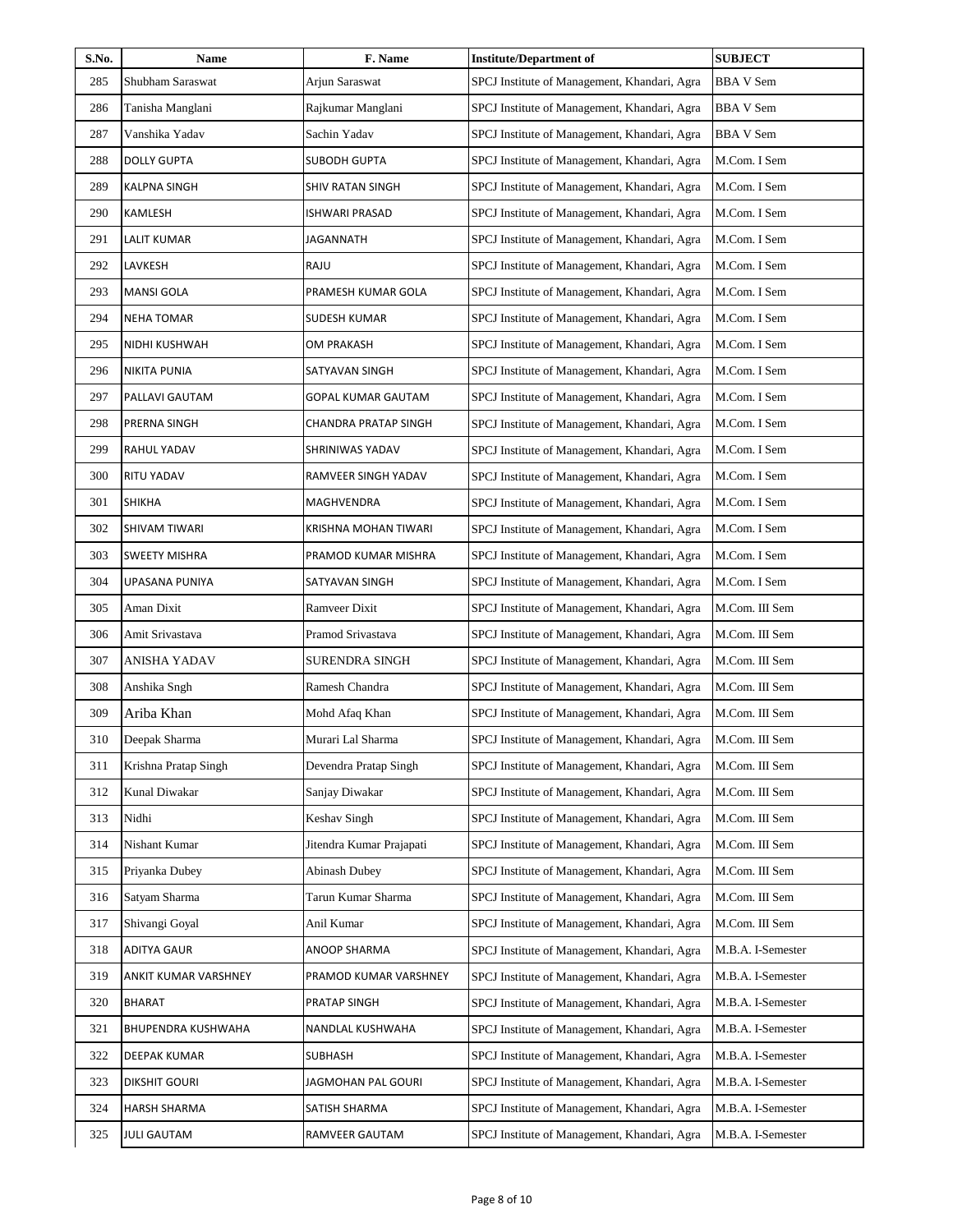| S.No. | Name                     | F. Name                    | <b>Institute/Department of</b>               | <b>SUBJECT</b>      |
|-------|--------------------------|----------------------------|----------------------------------------------|---------------------|
| 326   | <b>JYOTI GOYAL</b>       | SANDEEP GOYAL              | SPCJ Institute of Management, Khandari, Agra | M.B.A. I-Semester   |
| 327   | <b>KANAK</b>             | <b>HUKUM CHAND</b>         | SPCJ Institute of Management, Khandari, Agra | M.B.A. I-Semester   |
| 328   | KUMARI AYUSHI SAXENA     | SANJEEV KUMAR SAXENA       | SPCJ Institute of Management, Khandari, Agra | M.B.A. I-Semester   |
| 329   | MANOJ SINGH              | UDAI BHAN SINGH            | SPCJ Institute of Management, Khandari, Agra | M.B.A. I-Semester   |
| 330   | NISHANT ROHILLA          | RAVINDRA SINGH             | SPCJ Institute of Management, Khandari, Agra | M.B.A. I-Semester   |
| 331   | PRANKUR AGARWAL          | DEVENDRA GARWAL            | SPCJ Institute of Management, Khandari, Agra | M.B.A. I-Semester   |
| 332   | PRIYANKA YADAV           | SHYAM PRAKASH              | SPCJ Institute of Management, Khandari, Agra | M.B.A. I-Semester   |
| 333   | <b>QURIKA AGARWAL</b>    | MUKESH AGARWAL             | SPCJ Institute of Management, Khandari, Agra | M.B.A. I-Semester   |
| 334   | RAGHVENDRA OJHA          | SHASHIKANT OJHA            | SPCJ Institute of Management, Khandari, Agra | M.B.A. I-Semester   |
| 335   | <b>RISHABH PUNDHIR</b>   | NARESH KUMAR PUNDHIR       | SPCJ Institute of Management, Khandari, Agra | M.B.A. I-Semester   |
| 336   | ROHIT KUMAR YADAV        | KANHAIYA LAL YADAV         | SPCJ Institute of Management, Khandari, Agra | M.B.A. I-Semester   |
| 337   | <b>SHAILY</b>            | <b>BRIJENDRA KUMAR</b>     | SPCJ Institute of Management, Khandari, Agra | M.B.A. I-Semester   |
| 338   | SHAILY AGARWAL           | MAHESH CHAND AGARWAL       | SPCJ Institute of Management, Khandari, Agra | M.B.A. I-Semester   |
| 339   | SHIVANSH SHARMA          | RAJEEV SHARMA              | SPCJ Institute of Management, Khandari, Agra | M.B.A. I-Semester   |
| 340   | SHUBHAM TIWARI           | JANESHWAR NATH TIWARI      | SPCJ Institute of Management, Khandari, Agra | M.B.A. I-Semester   |
| 341   | SRIJAN                   | VIJAY KUMAR CHAUBEY        | SPCJ Institute of Management, Khandari, Agra | M.B.A. I-Semester   |
| 342   | <b>SUNNY KARDAM</b>      | ASHOK KARDAM               | SPCJ Institute of Management, Khandari, Agra | M.B.A. I-Semester   |
| 343   | SWATI SHARMA             | G.C. SHARMA                | SPCJ Institute of Management, Khandari, Agra | M.B.A. I-Semester   |
| 344   | <b>TANYA TOMAR</b>       | AKHILESH TOMAR             | SPCJ Institute of Management, Khandari, Agra | M.B.A. I-Semester   |
| 345   | <b>VIKASH YADAV</b>      | <b>BALBIR SINGH YADAV</b>  | SPCJ Institute of Management, Khandari, Agra | M.B.A. I-Semester   |
| 346   | <b>VIMAL KUMAR</b>       | TEJVIR SINGH               | SPCJ Institute of Management, Khandari, Agra | M.B.A. I-Semester   |
| 347   | VINIT KUMAR JAISWAL      | K.L. JAISWAL               | SPCJ Institute of Management, Khandari, Agra | M.B.A. I-Semester   |
| 348   | <b>VISHAKHA SINGH</b>    | SHANKAR LAL                | SPCJ Institute of Management, Khandari, Agra | M.B.A. I-Semester   |
| 349   | <b>VIVEK KUMAR DIXIT</b> | SOMDUTTA DIXIT             | SPCJ Institute of Management, Khandari, Agra | M.B.A. I-Semester   |
| 350   | Ankit Singh              | Dinesh Singh               | SPCJ Institute of Management                 | M.B.A. III-Semester |
| 351   | Arti Singh               | Pooran Singh               | <b>SPCJ</b> Institute of Management          | M.B.A. III-Semester |
| 352   | Ayush Gupta              | Praveen Kr. Gupta          | SPCJ Institute of Management                 | M.B.A. III-Semester |
| 353   | Chavi Garg               | Anil Garg                  | SPCJ Institute of Management                 | M.B.A. III-Semester |
| 354   | Ganesh Kumar Shukla      | Ramesh Prasad Shukla       | SPCJ Institute of Management                 | M.B.A. III-Semester |
| 355   | Harshit Agarwal          | Ratesh Agarwal             | SPCJ Institute of Management                 | M.B.A. III-Semester |
| 356   | Manoj Yadav              | Suresh Yadav               | <b>SPCJ</b> Institute of Management          | M.B.A. III-Semester |
| 357   | Monika Singh             | Phool Singh                | SPCJ Institute of Management                 | M.B.A. III-Semester |
| 358   | Neha Kumari              | Yogendra Pal Singh         | <b>SPCJ</b> Institute of Management          | M.B.A. III-Semester |
| 359   | Parul Lawrence           | Lalla Babu                 | SPCJ Institute of Management                 | M.B.A. III-Semester |
| 360   | Poorva Sharma            | Manoj Sharma               | SPCJ Institute of Management                 | M.B.A. III-Semester |
| 361   | Prem Raj Singh           | Ranveer Singh              | SPCJ Institute of Management                 | M.B.A. III-Semester |
| 362   | Pushpendra Singh Tomar   | Jaleshwar Singh Tomar      | <b>SPCJ</b> Institute of Management          | M.B.A. III-Semester |
| 363   | Rakhi Yadav              | Sunil Kumar Yadav          | SPCJ Institute of Management                 | M.B.A. III-Semester |
| 364   | Roomil Maheshwari        | Rakesh Babu Maheshwari     | SPCJ Institute of Management                 | M.B.A. III-Semester |
| 365   | Sarang Dhar Dwivedi      | <b>Brajesh Kumar Dubey</b> | SPCJ Institute of Management                 | M.B.A. III-Semester |
| 366   | Simmi Singh              | Phool Chand Singh          | SPCJ Institute of Management                 | M.B.A. III-Semester |